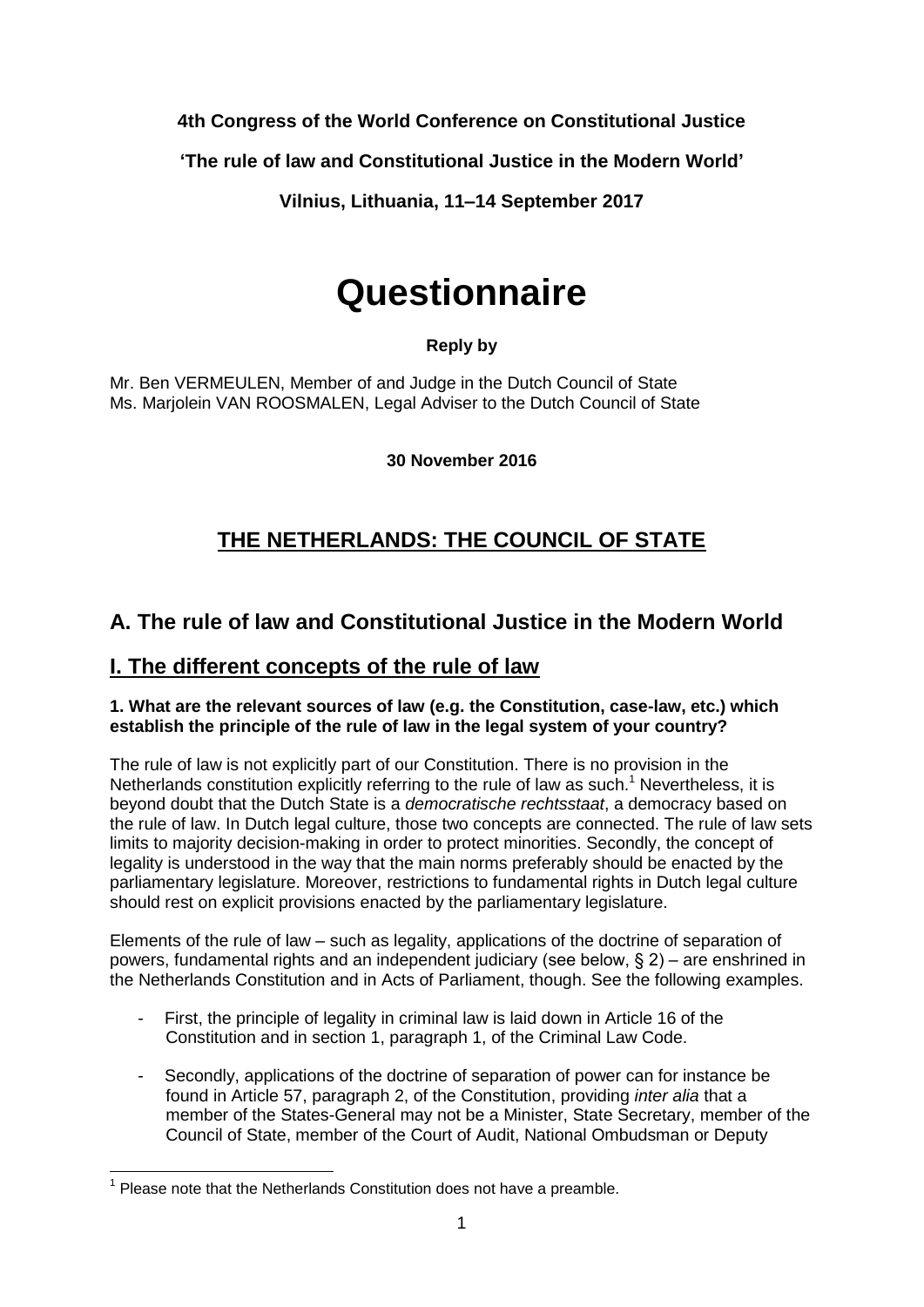Ombudsman, member of the Court of Cassation or Procurator General or Advocate General at the Court of Cassation.

- Thirdly, chapter 1 of the Netherlands Constitution contains a fundamental rights catalogue including fundamental freedoms and social rights.
- Finally, the independence of the courts is protected by the Constitution. Article 112 reads:

1. The adjudication of disputes involving rights under civil law and debts shall be the responsibility of the judiciary.

2. Responsibility for the adjudication of disputes which do not arise from matters of civil law may be granted by Act of Parliament either to the judiciary or to courts that do not form part of the judiciary. The method of dealing with such cases and the consequences of decisions shall be regulated by Act of Parliament.

Article 116 provides *inter alia* that the courts which form part of the judiciary is specified by Act of Parliament and that the organisation, composition and powers of the judiciary is regulated by Act of Parliament.

Article 117, paragraph 1, of the Constitution and Article 74, paragraph 2, of the Constitution hold that members of the judiciary responsible for the administration of justice and members of the Council of State respectively shall be appointed for life by Royal Decree. Such persons shall cease to hold office on resignation or on attaining an age to be determined by Act of Parliament. See also sections 2, 8 and 10 of the Council of State Act.

Besides, the rule of law (or elements thereof) is referred to in case-law – including the caselaw of the Administrative Jurisdiction Division of the Council of State, as will be explained below in § 4.

A draft law to change to Constitution has recently been proposed to Parliament.<sup>2</sup> This draft proposes to add to the Netherlands Constitution the following provision preceding Chapter 1: "*De Grondwet waarborgt de democratie, de rechtsstaat en de grondrechten*" [The Constitution guarantees (the) Democracy, the rule of law and (the) Fundamental Rights].<sup>3</sup> The Advisory Division of the Council of State<sup>4</sup> had issued an opinion in which it expressed concerns with the formula proposed by Government, as it felt *inter alia* that its normative meaning and the consequences for the (constitutional) legislature and for the courts should be made sufficiently clear.<sup>5</sup>

#### **2. How is the principle of the rule of law interpreted in your country? Are there different concepts of the rule of law: formal, substantive or other?**

1

Formal and substantive concepts of the rule of law are known to Dutch constitutionalists but they do not play an important role in legal debate. In general the rule of law is perceived as a substantive concept. There is an abstract and a more concrete approach towards the rule of law.

 $2$  First round of the procedure for amending the Constitution; see Articles 137-139 of the Constitution. 3 *Kamerstukken* [Parliamentary Documents] 2015/16, 34516, No. 2.

<sup>&</sup>lt;sup>4</sup> This Division is required to give advisory opinions on every draft statute (including proposals to approve of treaties) and every draft order in council before it is debated in Parliament, see Article 73, paragraph 1, of the Constitution.<br>
S. Komerctukken Postiomenter u

*Kamerstukken* [Parliamentary Documents] 2015/16, 34516, No. 3. The Advisory Division had further concerns relating to the relationship between the three constituent parts, the fact that the provision addressed the constitutional legislature and the use of articles ('the' Democracy and so on).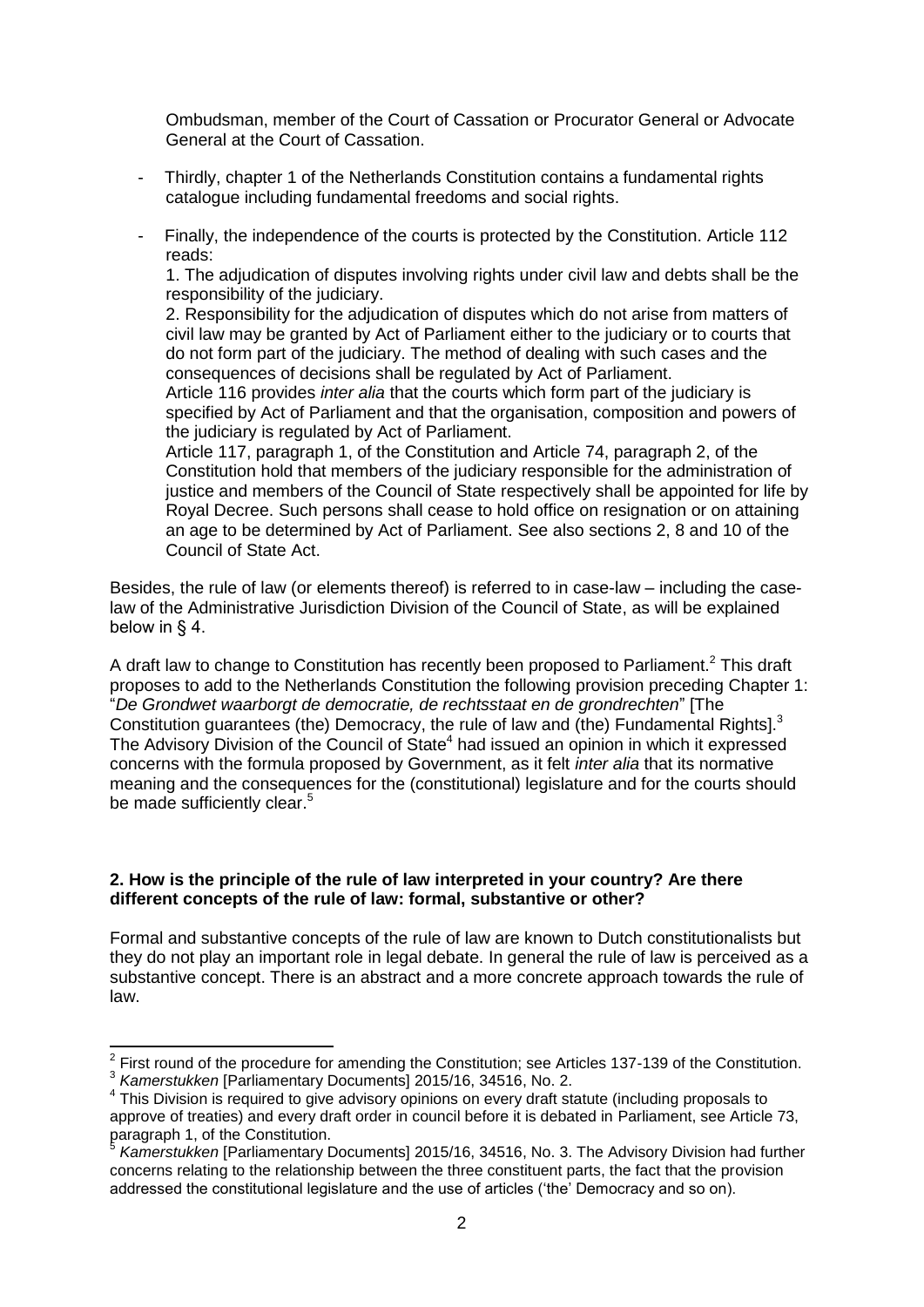It is agreed that the rule of law generates some concrete basic elements which have a firm basis in Dutch constitutional law and, accordingly, play a big part. Some of these elements are more formal, others clearly are of a substantive nature.

Among the basic elements – according to Dutch legal doctrine $6$  – are in any case:

- legality (first, every act of state entities and organs must be based on general rules enacted on the basis of an own power or a power delegated to them; secondly, every act which is punitive in nature or otherwise poses a burden on citizens must be based on a general rule enacted prior to the said act);
- the concept of separation of power (especially the requirement that legislation and execution in the sense of administrative government are not exercised by the same branch of the state/state entity, in the sense that members of the government cannot be members of Parliament. Admittedly, government is co-legislator and may issue orders in council, but the essence of laws, that is the main features of laws, require the involvement of Parliament);
- fundamental rights; and
- an independent judiciary.

According the Netherlands Scientific Council for Government Policy, the rule of law is a multileveled concept: there are 'basic concepts', 'constitutional principles' and 'constitutional positive norms' and, finally, cases in which these are applied.<sup>7</sup> If the rule of law is perceived as 'multileveled', one can for instance think of 'legality' as a basic concept, of 'equality before the law' as a constitutional principle and of the 'positive norm' stipulating that 'All persons in the Netherlands shall be treated equally in equal circumstances', a norm which is laid down in Article 1 of the Constitution of the Netherlands.<sup>8</sup>

<span id="page-2-0"></span>In 2010 the (then) Vice-President of the Council of State started a project on the legal meaning and scope of the rule of law in the Council of State's judgments in administrative law cases and advisory opinions on draft legislation.<sup>9</sup> This research focused on the rule of law in Dutch legal doctrine and in the Council of State's judgments and opinions. The project included some 60 judgments and 60 advisory opinions. After the examination of these 120 cases, the researchers concluded that the Council of State also seemed to apply

\_\_\_\_\_\_\_\_\_\_\_\_\_\_\_\_\_\_\_\_\_\_\_\_\_\_\_\_\_\_\_\_\_\_\_<br><sup>6</sup> Wetenschappelijke raad voor het regeringbeleid [Scientific Council for Government Policy; WRR], *De Toekomst van de nationale rechtsstaat* [The Future of the National Rule of Law], WRR: Den Haag 2002; C.W. VAN DER POT/A.M. DONNER, *Handboek van het Nederlandse staatsrecht* [Text Book on Dutch Constitutional Law], edited by D.J. ELZINGA, R. DE LANGE and H.G. HOOGERS, Deventer: Kluwer 2014; A.D. BELINFANTE, J.L. DE REEDE and editors, *Beginselen van het Nederlandse staatsrecht* [Principles of Dutch Constitutional Law], Deventer: Kluwer 2015; A.W. HERINGA and Others, *Staatsrecht* [Constitutional Law], Deventer: Kluwer 2015; M.C. BURKENS and Others, *Beginselen van de democratische rechtsstaat* [Principles of a Democracy based on the Rule of Law], Deventer: Kluwer 2012; C.A.J.M. KORTMANN and Others, *Constitutioneel recht* [Constitutional Law], Deventer: Kluwer 2016.

<sup>7</sup> Wetenschappelijke raad voor het regeringsbeleid (WRR-rapport), *De Toekomst van de nationale rechtsstaat* [The Future of the National Rule of Law], WRR: Den Haag 2002.

 $8$  For examples in relation to our Court's case-law see the report on the Rule of Law presented by M. VAN ROOSMALEN at the 11<sup>th</sup> meeting of the Joint Council on Constitutional Justice in Brno, Czech Republic, in 2012, CDL-JU(2012)017.

<sup>9</sup> W.J.M. VOERMANS and J.H. GERARDS, *Juridische betekenis en reikwijdte van* het begrip 'rechtsstaat' in de legisprudentie & jurisprudentie van de Raad van State [Legal Meaning and Scope of the Rule of Law in the Council's Judgments and Advisory Opinions] (Studies en Rapporten No. 4), The Hague: Council of State, 2011.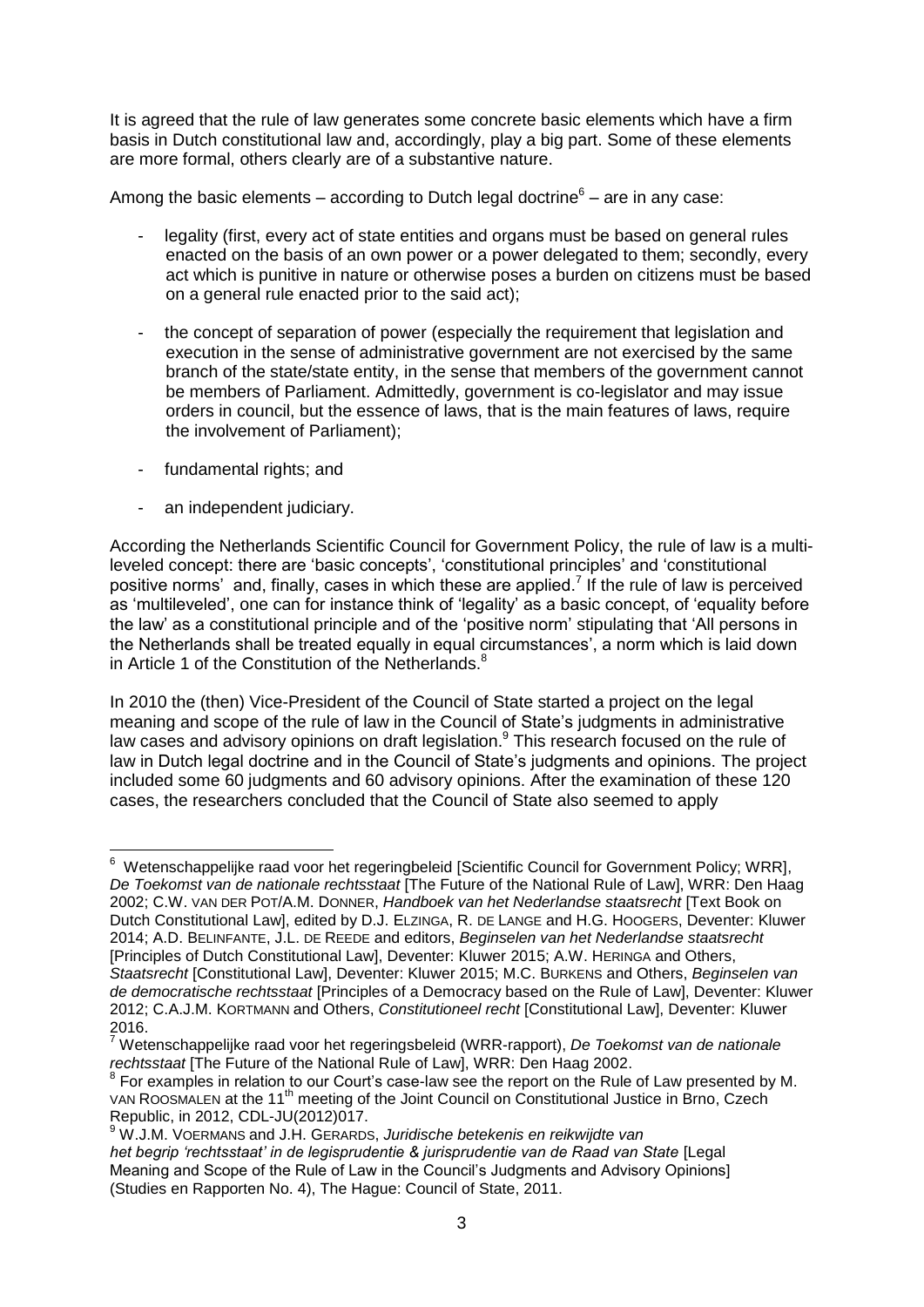constitutional principles which were not connected to the rule of law by Dutch legal authors, such as the separation of State and Church and the notion of pluralism.

#### **3. Are there specific fields of law in which your Court ensures respect for the rule of law (e.g. criminal law, electoral law, etc.)?**

Our Court is the Administrative Jurisdiction Division ("AJD") of the Council of State, an appeal court and one of the superior courts in the country. No appeal in cassation can be lodged against its judgments. Not only is our Court the highest court in spatial planning- and migration cases, but it is also the highest administrative law court with general jurisdiction.

The *specific fields* in which our Court most frequently ensures respect for the rule of law are the following:

- Migration law;
- Punitive administrative law (e.f. administrative penalties); and
- Electoral law.

Besides, the following *relevant topics* can be highlighted from the Court's case-law:

- Equality of the law in general administrative law cases;
- Intensity of review;
- Administrative procedural law.<sup>10</sup>

#### **4. Is there case-law on the content of the principle of the rule of law? What are the core elements of this principle according to the case-law? Please provide relevant examples from case-law.**

There are some cases in which the Court has *explicitly* referred to the rule of law as a concept. For instance, the Court has frequently held that, bearing in mind the importance in a state governed by the rule of law attached to access to an independent court, it could not be accepted, in the circumstances of the case, that an appeal would be declared inadmissible for not having paid court fees.<sup>11</sup>

Another example in which explicit reference was made to the rule of law is the *Landsbanki Case*. <sup>12</sup> Provincial and municipal administrative orders to commence collection proceedings against the Icelandic bank Landsbanki should not have been annulled by the Crown on the basis of the reasons given for the reversal, the Council of State held. The justification requirements set for this type of Royal Decree had not been met. The justification given by the Crown must be comprehensive and understandable. The Administrative Jurisdiction Division of the Council of State held that it did not follow from the reasons given by the

 $\overline{a}$  $^{10}$  The ECHR is quite important to these fields and themes, see below § I.6

<sup>&</sup>lt;sup>11</sup> See for instance AJD, judgment of 12 October 2016 in Case No. 201508042/2/A3,

ECLI:NL:RVS:2016:2730, and judgment of 19 March 2014 in Case No. 201211628/1/A3, ECLI:NL:RVS:2014:915.

<sup>12</sup> AJD, judgment of 2 April 2009, Case No. 200809196/1, ECLI:NL:RVS:2009:BI1842, *The Provincial Executive of Noord-Holland and Others v. the Crown*, CODICES NED-2009-1-001.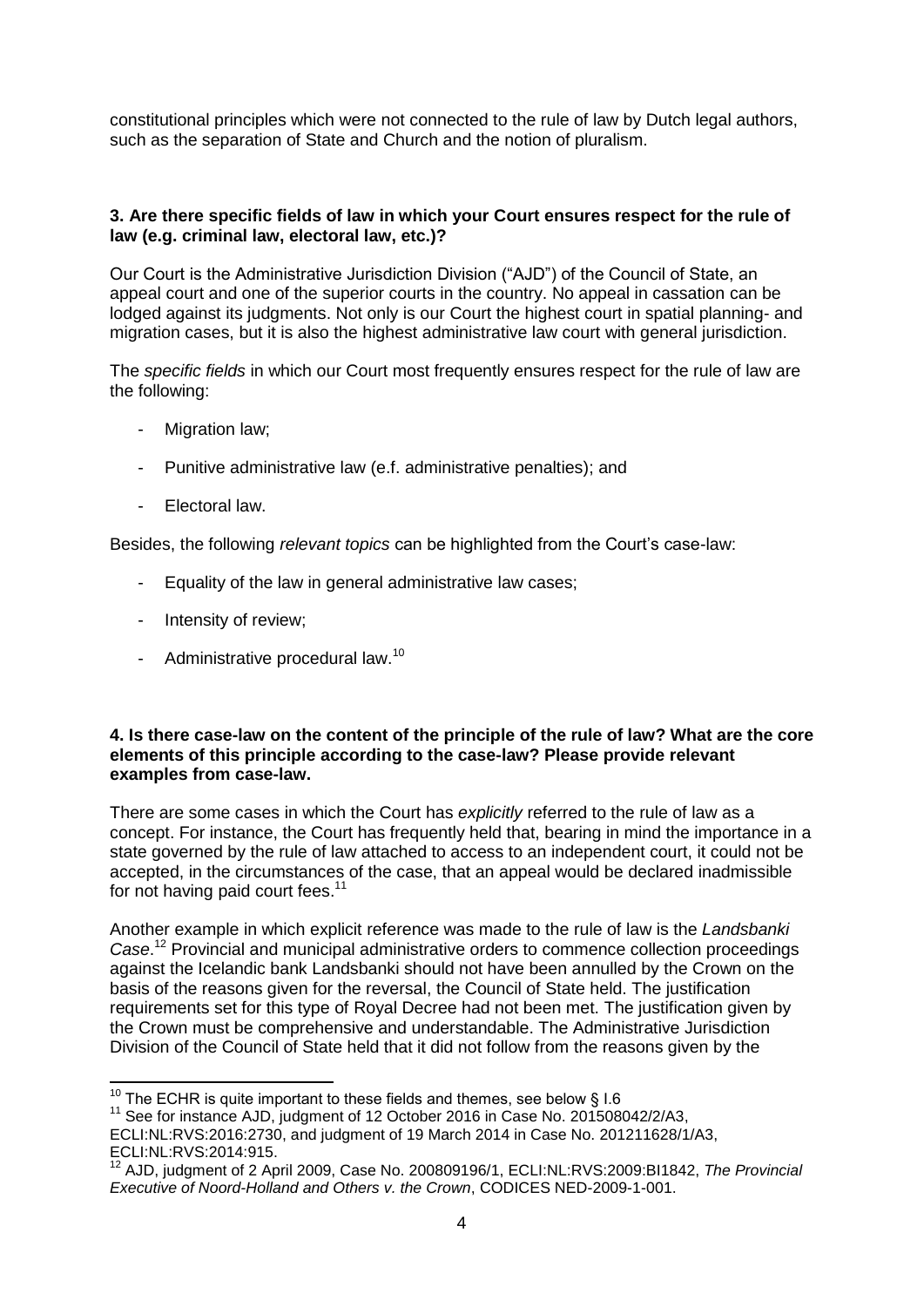Crown in the present Royal Decree, how the public authorities' interests in terms of legal certainty (access to the civil law courts) had been taken into account in the decision-making process preceding the Royal Decree. This was a very serious matter, as legal certainty is essential to a democratic state under the rule of law.

In the *SGP Case* reference was also made to the way in which the legislature had interpreted the rule of law by considering that political parties have a special role in society and an essential task in a pluriform democracy based on the rule of law.<sup>13</sup> In that case our Court held that granting a subsidy to a political party that deems women to be ineligible to stand for elections does not amount to an application of statutory regulations that is in conflict with Article 7 of the UN Convention on Elimination of All Forms of Discrimination against Women.

*Elements* of the rule of law play an important part in the case-law of our Court.<sup>14</sup> that is:

- legality (the prohibition to act without a legal basis<sup>15</sup> and *nulla poena sine lege*<sup>16</sup>);
- separation of powers (checks and balances in the relationship between the legislature and the executive<sup>17</sup> or between the courts and the legislature<sup>18</sup>);
- fundamental rights; $19$  and
- the independence of the courts. $20$

ECLI:NL:RVS:2006:AW2275; judgment of 7 February 2007, Case No. 200606192/1,

ECLI:NL:RVS:2007:AZ7977; and judgment of 31 March 2010, Case No. 200905180/1/M2, ECLI:NL:RVS:2010:BL9595.

 $16$  See for instance AJD, judgment of 8 July 2008, Case No. 200707433/1,

ECLI:NL:RVS:2008:BD7378.

See for instance, AJD, judgment of 23 July 2008, Case Nos. 200707561/1,

ECLI:NL:RVS:2008:BD8331; and judgment of 21 June 2009, Case No. 200805962/1, ECLI:NL:RVS:2009:BJ3621.

See for instance AJD, judgment of 29 October 2003, Case Nos. 200300512/1,

ECLI:NL:RVS:2003:AM5435, CODICES NED-2013-3-007; judgment of 21 November 2006, Case No. 200607567/1, ECLI:NL:RVS:2006:AZ3201, CODICES NED-2006-3-004; judgment of 5 December 2007, Case No. 200609224/1, ECLI:NL:RVS:2007:BB9493, CODICES NED-2007-3-006; judgment of 31 October 2007, Case No. 200701874/1, ECLI:NL:RVS:2007:BB6813; and judgment of 3 September 2008, Case No. 200706325, ECLI:NL:RVS:2008:BE9698.

<sup>19</sup> See among many examples AJD, judgment of 26 November 2015, Case No. 201500577/1/V1, *Secretary of State of Security and Justice v. X (a foreigner)*, ECLI:NL:RVS: 2015:3415, CODICES NED-2015-3-002; AJD, judgment of 18 November 2015, Case No. 201501544/1/A4, *X (a citizen) and Others v. the Minister of Economic Affairs*, ECLI:NL:RVS:2015:3578, CODICES NED-2015-3-001; AJD, judgment of 23 April 2014, Case No. 201302419/1/A3, *Occupy Rotterdam/Mayor of Rotterdam*, ECLI: NL:RVS:2014:1439, CODICES NED-2014-2-006; AJD, judgment of 20 November 2013, Case No. 201207897/1/A3, *Shooting Society 'De Bunker' v. State Secretary for Security and Justice*, ECLI:NL:RBARN:2012:BX2311, CODICES NED-2014-1-002; AJD, judgment of 23 October 2013, Case No. 201301126/1/A3, *Central Office for Motor Vehicle Driver Testing (CBR) v. X (a citizen)*, ECLI:NL:RVS:2013:1643, CODICES NED-2014-1-001; AJD, judgment of 13 March 2013, Case Nos. 201107207, 201107202 and 201209565, ECLI:NL:RVS:2013:BZ3972, *Vereniging van Vrijzinnige Hervormden Middelburg and others v. Mayor and Aldermen of Middelburg*, CODICES 2013-1-005.  $20$  See for instance AJD, judgment of 6 June 2007, Case No. 200608642/1,

ECLI:NL:RVS:2007:BA6497, *Minister of General Affairs v. Dutch Broadcasting Foundation*, CODICES NED-2007-2-004.

 $\overline{1}$ <sup>13</sup> AJD, judgment of 5 December 2007, Case No. 200609224/1, ECLI:NL:RVS:2007:BB9493, *The Reformed Political Party v. the Minister for the Interior and Kingdom Relations*, CODICES NED-2007- 3-006.

 $14$  Examples can especially be derived from the VOERMANS & GERARDS-report, see note [9,](#page-2-0) and the CODICES Database of the Venice Commission.

<sup>&</sup>lt;sup>15</sup> See for instance AJD, judgment of 19 April 2006, Case Nos. 200409931/1,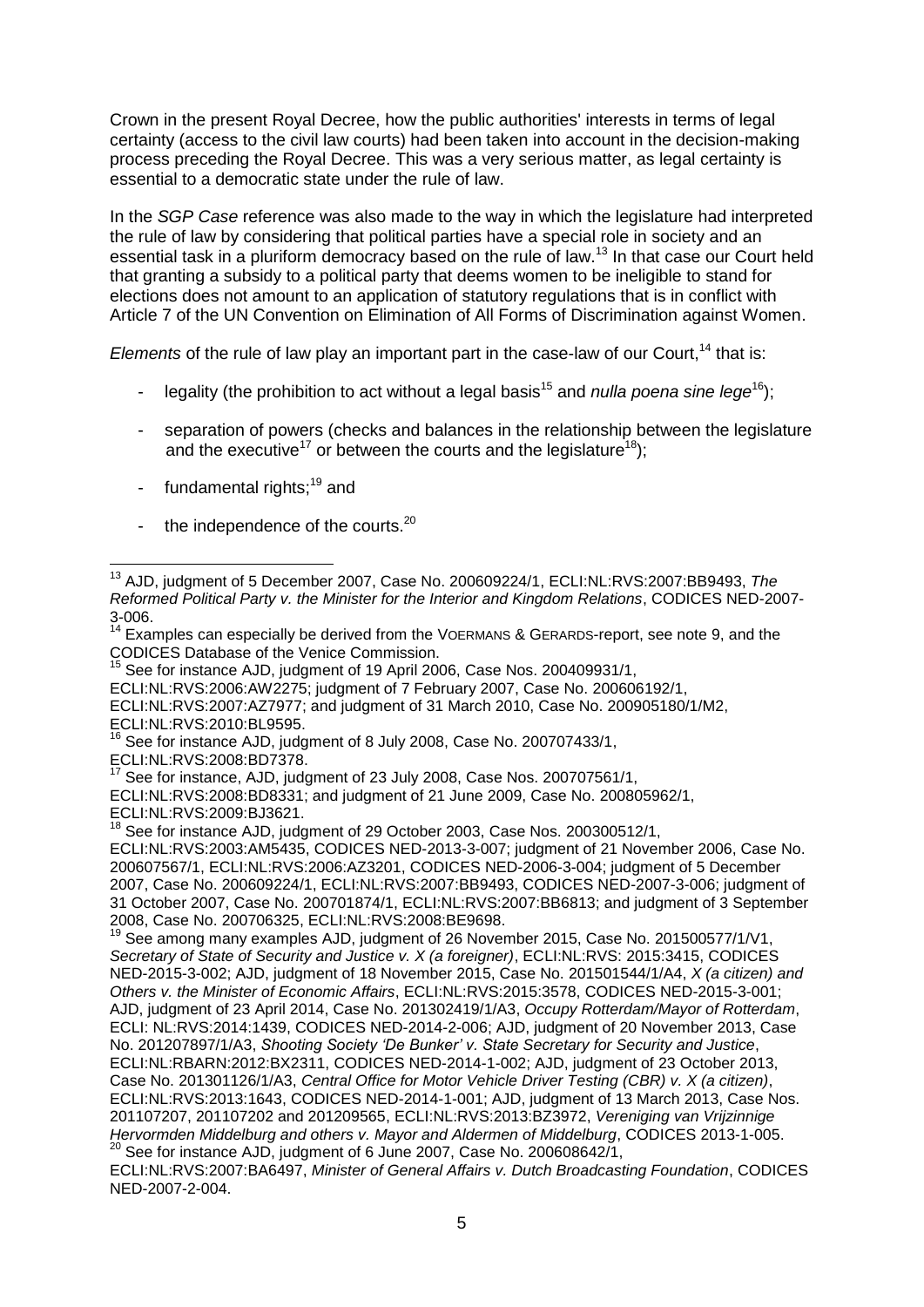The CODICES database contains various references to the way in which our Court ensures respect for the rule of law in *specific fields* mentioned above – that is migration law,<sup>21</sup> punitive administrative law<sup>22</sup> and electoral law<sup>23</sup> – as well as case-law relating to the *relevant topics* indicated above: equality of the law in general administrative law cases, $^{24}$  intensity of review<sup>25</sup> and administrative procedural law.<sup>26</sup>

#### **5. Has the concept of the rule of law changed over time in case-law in your country? If so, please describe these changes referring to examples.**

In our country constitutional justice is but one of the means to encourage constitutional government, that is subordination of the State and its entities to the law.

Traditionally, it is for the legislature to uphold the conformity of statutes (Acts of Parliament) with the Netherlands Constitution. This concept is one of the pillars of the constitutional system and is laid down in Article 120:

The constitutionality of Acts of Parliament and treaties shall not be reviewed by the courts.<sup>27</sup>

In the decades after the Second World War, the role of the courts in upholding the constitutionality of statutes in a broader sense, that is for their conformity with self-executive provisions of human rights treaties, has increased significantly, though.

An initiative bill of 2002 sought to amend the Netherlands Constitution so that the courts can review statutes in the light of self-executing fundamental rights provisions of the Netherlands Constitution. It passed the first round of the severe procedure set for changing the Constitution.<sup>28</sup> However, in the second round the proposal has met a considerable lack of

ECLI:NL:RVS:2010:BK9420, *Political association Stop Wilders.nu v. Central Electoral Committee for the election of the members of the municipal council of the municipality of The Hague*, CODICES NED-2010-1-001.

 $^{24}$  AJD, judgment of 20 November 2013, Case No. 201207897/1/A3, ECLI:NL:RBARN:2012:BX2311, *Shooting Society 'De Bunker' v. State Secretary for Security and Justice*, CODICES NED-2014-1-002.

<sup>25</sup> AJD, judgment of 13 April 2016, Case No. 201507952/1/V2, ECLI:NL:RVS:2016:890, *X (an Alien) v. Secretary of State for Security and Justice*; an unofficial translation of this judgment is available on the Council of State's website.

<sup>21</sup> AJD, judgment of 13 April 2016, Case No. 201507952/1/V2, ECLI:NL:RVS:2016:890, *X (an Alien) v. Secretary of State for Security and Justice*; an unofficial translation of this judgment is available on the Council of State's website.

 $^{22}$  AJD, judgment of 23 October 2013, Case No. 201301126/1/A3, ECLI:NL:RVS:2013:1643, Central Office for Motor Vehicle Driver Testing (CBR) v. X (a citizen), CODICES NED-2014-1-001.

<sup>23</sup> AJD, judgment of 29 October 2003, Case No. 200300512/1, ECLI:NL:RVS:2003:AM5435, *X (a citizen) v. Mayor and Aldermen of Bloemendaal*, CODICES NED-2013-3-007; judgment of 22 June 2011, Case No. 201011803/1/H2, ECLI:NL:RVS:2011:BQ8870, *Europese Klokkenluiderspartij v. the Electoral Council*, CODICES NED-2011-2-002; judgment of 27 January 2011, Case No. 201101075/1/H2, ECLI:NL:RVS:2011:BP2851, *X v. the principal electoral committee for the elections of the members of the Provincial Council of Utrecht*, CODICES NED-2011-1-001; judgment of 15 January 2010, Case No. 201000115/1/H2,

<sup>26</sup> AJD, judgment of 25 February 2013, Case No. 201301173, ECLI:NL:RVS:2013:BZ2265, *VEB and others v. the Minister of Finance*, CODICES NED-2013-1-003.

<sup>&</sup>lt;sup>27</sup> However, the courts do adjudicate on the conformity of subordinate legislation (e.g. by government and individual ministers, as well as by provincial and municipal councils) and administrative measures with the Netherlands Constitution.

<sup>28</sup> *Kamerstukken* [Parliamentary documents] 28331 and 32334. The proposal is to add a new paragraph to the current text of Article 120 stipulating that statutory regulations shall not be applicable if their application is in conflict with equality rights and civil liberties. Social rights are not included.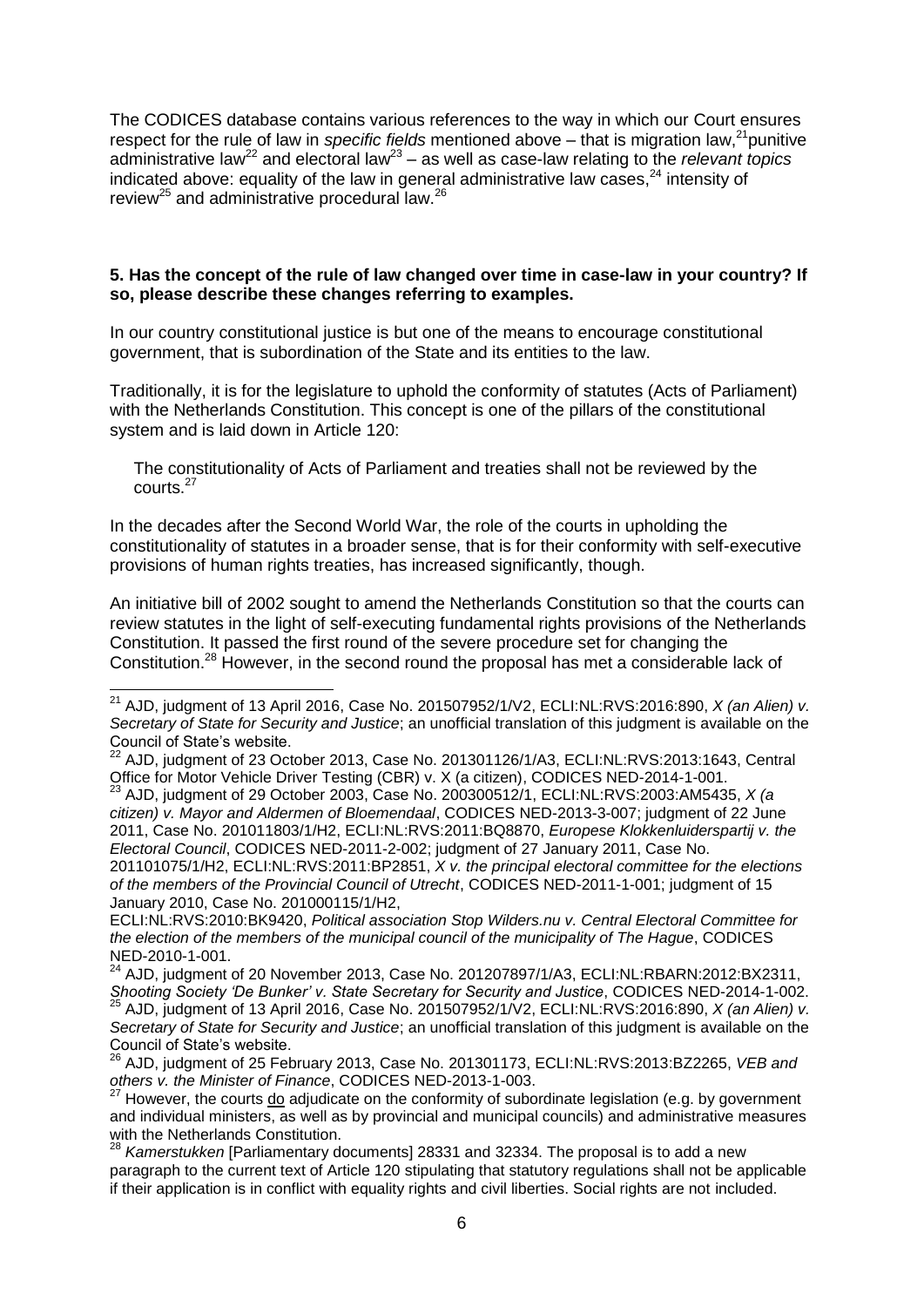political enthusiasm, so that at present no amendment of Article 120 of the Netherlands Constitution is soon to be expected.

The notion to put the stress to uphold the rule of law on a democratic institution in the first place, can also be found in other contexts. For instance, in the field of electoral law, the court concerned will review the electoral authorities decisions with deference.

*See* for instance the AJD's judgment of 27 January 2011 in the case of *X v. the principal electoral committee for the elections of the members of the Provincial Council of Utrecht*, CODICES NED-2011-1-001

The applicant claimed that the principal electoral committee for the elections of the members of the Provincial Council of Utrecht (hereinafter, the «principal electoral committee») had wrongly issued a declaration of validity with regard to the list of candidates which included the appellation of the political grouping the SGP (Reformed Political Party).<sup>29</sup> The applicant argued that the SGP discriminated against women by denying them, contrary to Article 7 of the UN Convention on Elimination of All Forms of Discrimination against Women (hereinafter, the «Convention»), the right to stand for election to all publicly elected bodies, including provincial councils, and that it followed from a final judgment by the Court of Cassation that the state must take effective measures in this respect. Since the state so far had omitted to take such measures, the principal electoral committee was not, under Article 94 of the Netherlands Constitution, allowed to restrict itself to the requirements listed in the relevant provisions of the Elections Act 1989.

The Administrative Jurisdiction Division of the Council of State held that the argument was based on a misinterpretation of the Court of Cassation's judgment: it was for the legislator to end the situation which that court had held to be unlawful, as this would require a balancing of interests of a political nature. It followed from the history of the Elections Act that it was for the courts and not for the administration (in this case: the principal electoral committee) to review the aims and activities of political groups for their conformity with the law. Besides, the legislator had made it sufficiently clear that lists of candidates can only be submitted by individual voters and not by political groups.

For these reasons the Administrative Jurisdiction Division of the Council of State held for the principal electoral committee, as it had lawfully issued a declaration of validity with regard to the list of candidates concerned on the basis of the clear, limitative set of requirements set out in the Elections Act 1989.

#### **6. Does international law have an impact on the interpretation of the principle of the rule of law in your country?**

Yes, international law does have an impact on the interpretation of the rule of law in our country. The Netherlands has a system of review by the courts of conformity with international law, in particular with constitutional principles laid down in international treaties. In this monistic system Dutch courts are competent and even under an obligation in concrete cases to review all legislative acts, including Acts of Parliament in the light of self-executing

  $^{29}$  See also AJD, judgment of 5 December 2007, Case No. 200609224/1, ECLI:NL:RVS:2007:BB9493, *The Reformed Political Party v. the Minister for the Interior and Kingdom Relations*, CODICES NED-2007-3-006.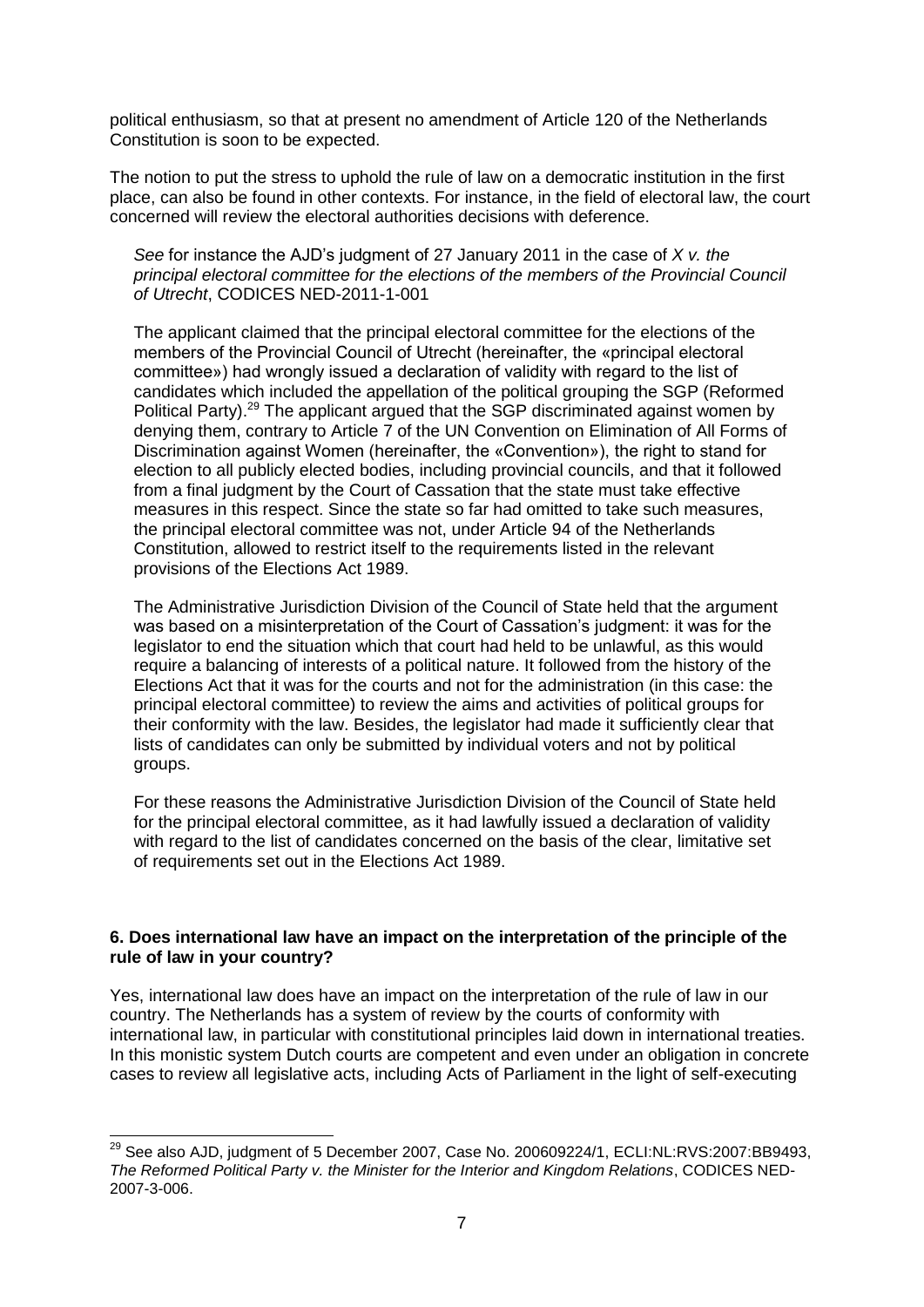treaty provisions. These treaties, in particular the European Convention on Human Rights, function as a *de facto* constitution.<sup>30</sup>

In a contribution written on request of the President of the Constitutional Court of South-Korea, it was explained by Pieter VAN DIJK and the present authors that, so far, the human rights treaties to which the Netherlands is a party play a more important role in Dutch legal practice, and especially in the case-law, than the fundamental rights provisions of the Netherlands Constitution. Since 1953, the Netherlands Constitution regulates the relationship between international and national law in a way that has been of determinant importance for this matter and has put the Netherlands in a rather exceptional position in Europe for a long time.

Article 93 of the Netherlands Constitution reads:

Provisions of treaties and of resolutions by international institutions which may be binding on all persons by virtue of their contents shall become binding after they have been published.

Article 94 stipulates:

1

Statutory regulations in force within the Kingdom shall not be applicable if such application is in conflict with provisions of treaties that are binding on all persons or of resolutions by international institutions.

Articles 93 and 94 of the Constitution were for the larger part a codification of a legal practice that had developed as customary law. They make clear that the Netherlands adhere to the monist view, considering international and domestic law as belonging to one and the same legal order in which both sets of law are to be applied according to a certain hierarchy. The fact that, in virtue of the Netherlands Constitution, human rights provisions of treaties have a stronger position in the Dutch legal order than domestic law, including the Constitution itself, did not automatically and immediately result in a practice in which full legal force was, and is, given to human rights treaties in all cases and in all respects. This depends to a large extent on the attitude of the national authority concerned. Although the relevant provisions were included in the Constitution in 1953, one year before the ECHR entered into force for the Netherlands, that fact did not lead to full attention being given to the ECHR right away. However, since the eighties that attitude changed remarkably.<sup>31</sup> The actual picture is that the human rights treaties to which the Netherlands is a party, are regarded as a fully integrated part of the Dutch legal order, with a very high, if not the highest status. $32$ 

 $^{30}$  Further reading: P. VAN DIJK, 'Constitutional Review in the Netherlands' in: P. VAN DIJK and S. GRANATA-MENGHINI (eds.), *Liber Amicorum Antiono La Pergola*, Lund: Juristförlaget 2009, pp. 101- 110; M. vAN ROOSMALEN & B. VERMEULEN, 'Constitutional Review by the Dutch Courts. A View from Kneuterdijk 22', in: M. VAN ROOSMALEN, B. VERMEULEN, F. VAN HOOF & M. OOSTING, *Fundamental rights and principles: liber amicorum Pieter van Dijk*, Cambridge/Antwerp: Intersentia 2013, pp. 563- 581; J. GERARDS & J. FLEUREN, 'The Netherlands', in: J. GERARDS & J. Fleuren (eds), *Implementation of the European Convention on Human Rights and of the judgments of the ECtHR in national caselaw*, Cambridge/Antwerp/Portland: Intersentia 2014, pp. 217-260; P. VAN DIJK, M. VAN ROOSMALEN & B. VERMEULEN, 'Judicial Protection of Human Rights in the Netherlands. National and International Legal Framework', forthcoming in a volume edited and published by the Constitutional Court of South-Korea for the benefit of the Association of Asian Constitutional Courts and Equivalent Institutions.

<sup>&</sup>lt;sup>31</sup> P. VAN DIJK, "Domestic Status of Human-Rights Treaties. The Attitude of the Judiciary. The Dutch Case", in: M. NOVAK a.o. (eds), *Fortschritt im Bewusstsein der Grund- und Menschenrechte* [Progress in the Spirit of Human Rights], Kehl am Rhein: N.P. Engel Verlag 1988, pp. 631-650.

<sup>&</sup>lt;sup>32</sup> P. VAN DIJK, M. VAN ROOSMALEN & B. VERMEULEN, 'Judicial Protection of Human Rights in the Netherlands. National and International Legal Framework', forthcoming in a volume edited and published by the Constitutional Court of South-Korea for the benefit of the Association of Asian Constitutional Courts and Equivalent Institutions.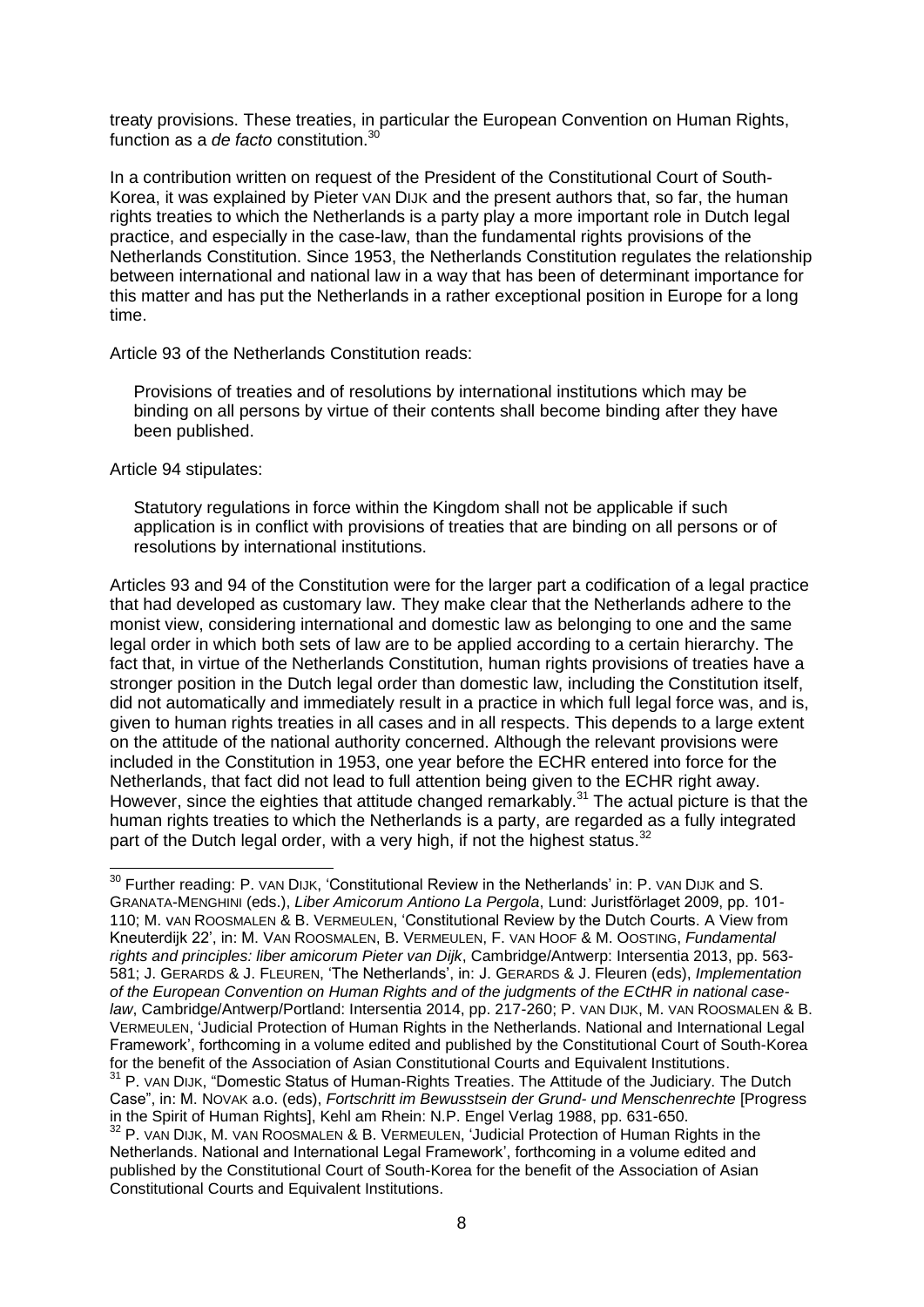The Administrative Jurisdiction Division of the Council of State uses the concept of 'reading together' (that is, a harmonizing interpretation) of constitutional and international fundamental rights provisions. In the *Jezus redt* Case, for instance, Articles 6 and 7 of the Netherlands Constitution, concerning the freedom of religion and the freedom of expression are generally interpreted in the light of these same rights enshrined in Articles 9 and 10 of the European Convention on Human Rights.<sup>33</sup>

## **II. New challenges to the rule of law**

#### **7. Are there major threats to the rule of law at the national level or have there been such threats in your country (e.g. economic crises)?**

The Netherlands is one of the countries in the Eurozone. Not only has it suffered from the global financial crisis but also from the Eurozone crisis. The Eurozone crisis led to an increase of government debts, problems on the housing market, lack of economic growth and the bailout of banks. Though of course the Netherlands did suffer from the world-wide economic crises, this did not mean a threat to the rule of law. New legislation, though, was adopted to meet the challenges set by the crisis.

For instance, the Crisis and Recovery Act came into force on 31 March 2010. The original purpose of that temporary Act was to ensure that (listed) planned construction projects could be carried out more quickly. With the Crisis and Recovery Act the government wished to make sure that in economically difficult times, the country's economic structure is nevertheless reinforced through implementing projects sooner than planned. The act aimed to simplify and accelerate a number of court procedures. The Administrative Jurisdiction Division has heard many cases under this law.

Another example is the Act on Financial Supervision. The Act itself had already come into force on 1 January 2007, so prior to the outbreak of the global financial crisis. Part 6, which entered into force in 2012 however provided for special, far-reaching powers for the Minister of Finance to guarantee the stability of the financial system. The Minister of Finance issued an expropriation order based on Part 6 of the Financial Supervision Act in relation to securities and assets of the SNS Bank on 1 February 2013. More than 700 applicants (clients of the bank and interest groups) lodged an appeal to the Administrative Jurisdiction Division of the Council of State. $34$  A hearing was held on 15 February 2013. Judgment was given only ten days later (so on 25 February 2013).

At present, there are no major threats to the rule of law at the national level either.

#### **8. Have international events and developments had a repercussion on the interpretation of the rule of law in your country (e.g. migration, terrorism)?**

We are under the impression that such international events have an impact on the courts to a certain extent, in the sense that such developments stress the importance of all aspects of the rule of law, in particular legality and respect for fundamental rights.

<sup>33</sup> AJD, judgment of 14 July 2010, Case No. 200906181/1/H1, ECLI:NL:RVS:2010:BN1135, *X (a citizen) v. Mayor and Aldermen of Giessenlanden*, CODICES 2010-2-004. *See also* E. MAK, *Judicial Decision-Making in a Globalised World. A Compararive Analysis of the Changing Practices of Western Highest Courts*, Oxford/Portland: Hart 2013, p. 161.

<sup>&</sup>lt;sup>34</sup> AJD, judgment of 25 February 2013, Case No. 201301173, ECLI:NL:RVS:2013:BZ2265, CODICES NED-2013-1-003.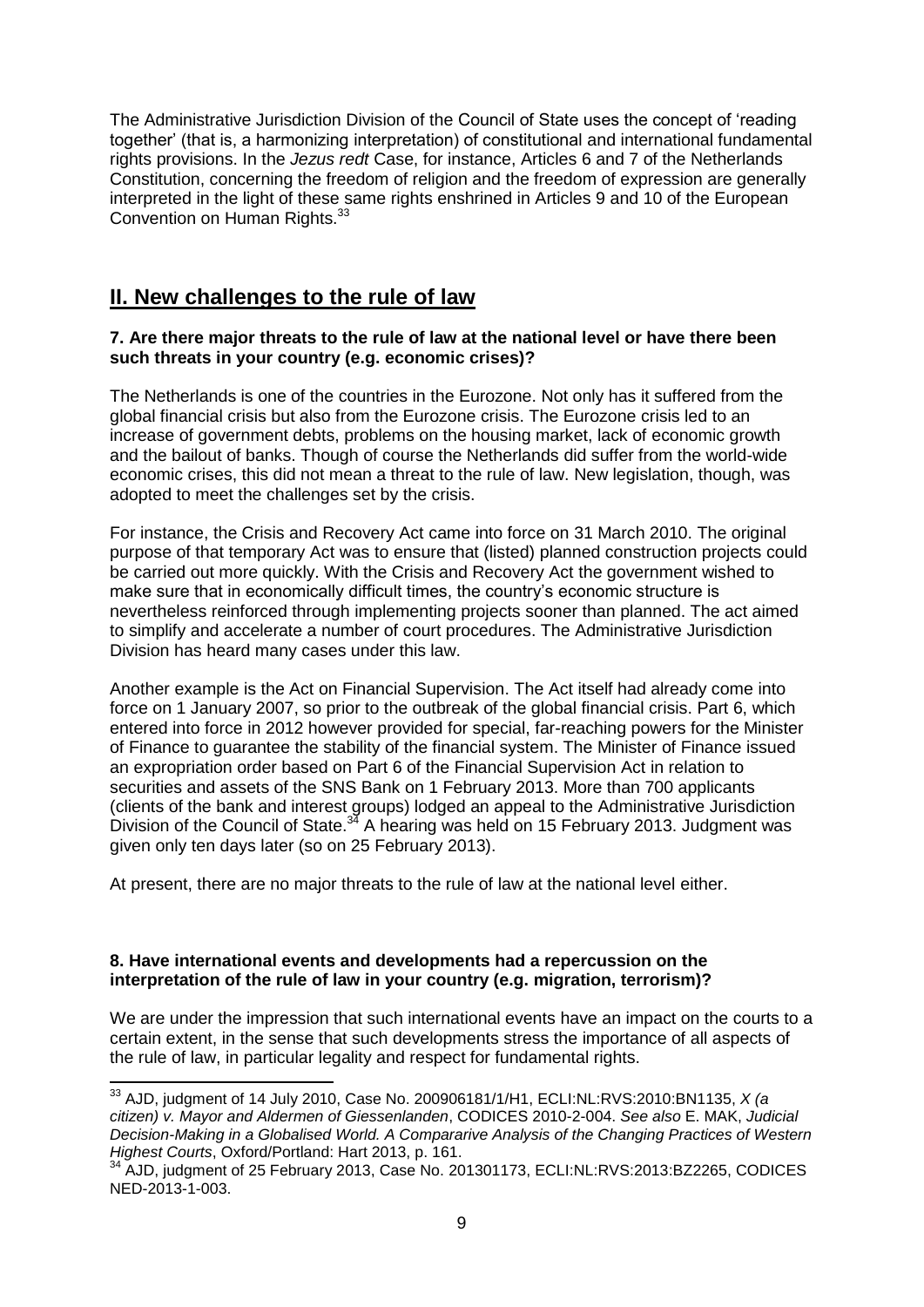**9. Has your Court dealt with the collisions between national and international legal norms? Have there been cases of different interpretation of a certain right or freedom by your Court compared to regional / international courts (e.g. the African, Inter-American or European Courts) or international bodies (notably, the UN Human Rights Committee)? Are there related difficulties in implementing decisions of such courts / bodies? What is the essence of these difficulties? Please provide examples.**

In virtue of their obligation under Articles 93 and 94 of the Netherlands Constitution, the courts are to apply and give priority to self-executing provisions of treaties. Since the obligation to give priority to a treaty provision over a conflicting provision of domestic law also applies to conflicting provisions of the Constitution, that obligation may even lead the courts to not applying a constitutional provision, if and to the extent that it is found not to be in conformity with a self-executing treaty provision. Practice shows, however, that the courts in the Netherlands are rather inclined to interpret both applicable provisions in such a way that a conflict between them may be avoided ('harmonizing interpretation'). Its justification is the presumption that the legislator may be supposed to have had the intention to keep or bring domestic law in conformity with the state's international legal obligations.<sup>35</sup>

## **III. The law and the state**

#### **10. What is the impact of the case-law of your Court on guaranteeing that state powers act within the constitutional limits of their authority?**

Our Court's judgments are executed. An example is the judgment in the *Groningen gas*  extraction Case, which had big economic and public financial consequences. In that case<sup>36</sup> the Administrative Jurisdiction Division of the Council of State held that gas extraction from the northern province of Groningen was temporarily limited from 33 billion cubic metres of gas to a maximum of 27 billion cubic metres of gas (which could only be raised to a total maximum of 33 billion cubic metres if the 2015-2016 gas year would prove to be relatively cold).

In view of all the information available, the Minister should have explained more clearly why the limitation on gas extraction could not be set at less than 33 billion cubic metres. After all, the studies on which his decision was based concluded that less gas extraction would mean a lower seismic risk for persons living in the vicinity of the gas fields. And, although fundamental rights do not require that activities entailing risks be ruled out entirely, when weighing the interests involved the Minister must show that 'necessary precautions' have been taken, given the seriousness and nature of the consequences of gas extraction. When weighing the interests, the Minister incorrectly assumed that the risks in the area affected by earthquakes were comparable to the risks in parts of the river delta; whereas the risk calculations suggested that the risks in the area affected by earthquakes were greater. And, although the Minister was entitled to attach great importance to the security of supply, he permitted a higher level of extraction than the average that is required. The Minister should have explained more clearly why he based the maximum level of extraction on a relatively

  $35$  See P. van Dijk, M. van Roosmalen & B. Vermeulen, 'Judicial Protection of Human Rights in the Netherlands. National and International Legal Framework', forthcoming in a volume edited and published by the Constitutional Court of South-Korea for the benefit of the Association of Asian Constitutional Courts and Equivalent Institutions.

<sup>36</sup> AJD, judgment of 18 November 2015, Case No. 201501544/1/A4, ECLI:NL:RVS:2015:3578, *X (a citizen) and Others v. the Minister of Economic Affairs*, CODICES NED-2015-3-001.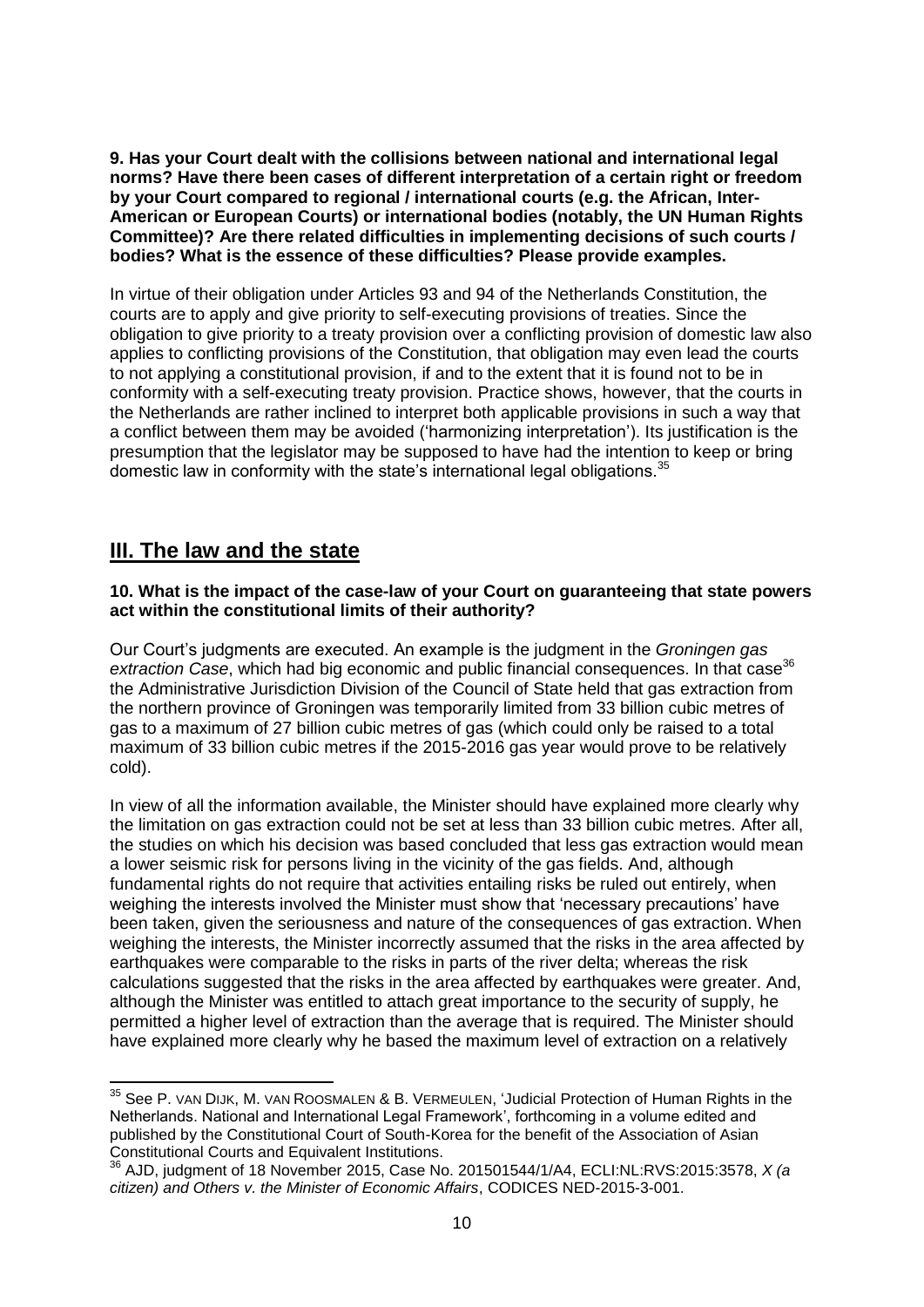cold year. This meant that, in less cold years, more gas would be extracted than was necessary for the security of supply.<sup>37</sup>

#### **11. Do the decisions of your Court have binding force on other courts? Do other / ordinary courts follow / respect the case-law of your Court in all cases? Are there conflicts between your Court and other (supreme) courts?**

One can argue that lower courts usually do follow the superior courts' case-law, for their judgments will be quashed in appeal procedures if they choose otherwise. This does not mean, though, that superior courts do not listen to the lower courts. On the contrary. There is an ongoing dialogue between those two sets of courts. For instance, there are visits from and to the lower courts. Nevertheless, the superior courts have the final say with regard to concrete cases.

In the Netherlands issues may arise between the four highest administrative courts (for instance on provisions of the General Administrative Law Act or the ECHR) or between a superior administrative court and the Court of Cassation as the highest court in criminal or civil law cases (for instance on the Netherlands Constitution (as there is no Constitutional Court), the ECHR, 'public civil law' and 'administrative penal law').

There is strong wish to prevent inconsistencies. An example is the case law from the Administrative Jurisdiction Division of the Council of State and Court of Cassation on alcohollocks in cars in which the question had arisen whether there was a *criminal charge* in the sense of Article 6(1) of the Convention. Sometimes superior courts give judgment (nearly) the same day. Judgments may also be given by the five-member grand chamber comprised the President of the Administrative Jurisdiction Division, the Presidents of the Central Appeals Court for Public Service and Social Security Matters and the Administrative Court for Trade and Industry and a justice of the Supreme Court (the latter three being Extraordinary Councillors), and a State Councillor from the Administrative Jurisdiction Division.

#### **12. Has your Court developed / contributed to standards for law-making and for the application of law? (e.g. by developing concepts like to independence, impartiality, acting in accordance with the law, non bis in idem, nulla poena sine lege, etc.).**

Yes, here again the *Groningen gas extraction Case* can be mentioned as an example.<sup>38</sup> The Administrative Jurisdiction Division found that that there was a link between the annual gas extraction from the field and the seismic threat: a reduction in the extraction would lead to a lower seismic threat and therefore a reduction in the seismic risk. Even though the minister was entitled to place great importance on the need to provide for a sufficient supply of gas, the Council held that the minister had allowed a higher production level than was required on average. Thus, the justification provided by the minister to base the maximum level of extraction in a relatively cold year was insufficient.

Giving the guidelines with regard to the new decision to be taken by the minister, the Administrative Jurisdiction Division set out how the fundamental rights which had been invoked by the applicants ought to be weighed. The Administrative Jurisdiction Division confirmed its standing case-law that local bodies and their organs could not rely on human rights, as those rights, given their nature and historic origin, are not meant to protect public

 $37$  Extract from the press release on the case, available in English at <www.raadvanstate.nl>. <sup>38</sup> AJD, judgment of 18 November 2015, Case No. 201501544/1/A4, ECLI:NL:RVS:2015:3578, *X (a citizen) and Others v. the Minister of Economic Affairs*, CODICES NED-2015-3-001.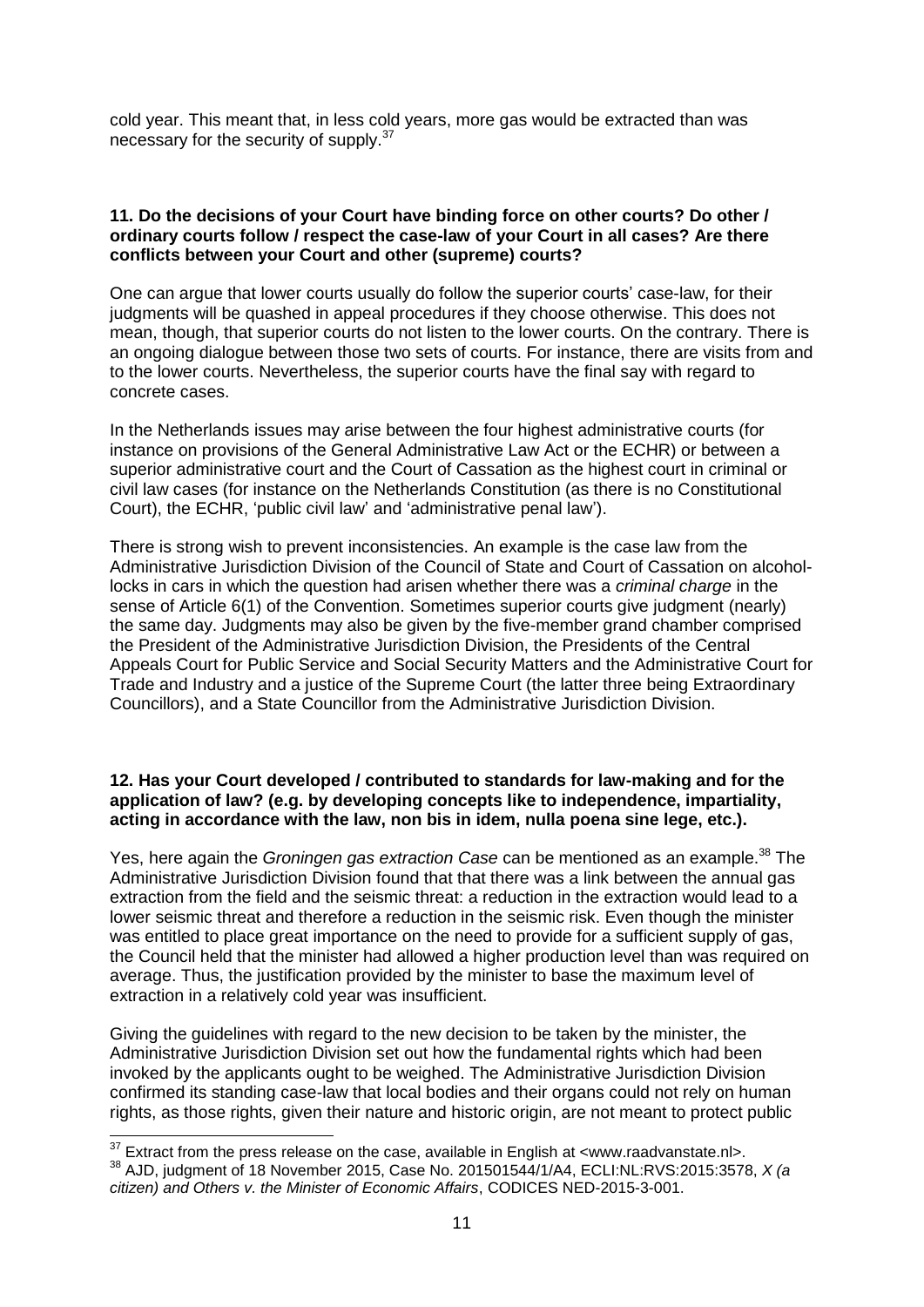bodies. Moreover, the Administrative Jurisdiction Division found that the right to life protected by Article 2 ECHR as interpreted by the European Court of Human Rights was applicable in the case of gas extraction, as this really was a dangerous industrial activity which might raise positive obligations. In addition, the Administrative Jurisdiction Division held that Article 8 ECHR was applicable, as there was a sufficiently clear risk to the life and homes of the earthquake area residents. The Administrative Jurisdiction Division held that positive obligations under Articles 2 and 8 ECHR and Article 1 Protocol 1 ECHR would not prohibit gas extraction, but merely required an effective legislative and governmental framework. The Administrative Jurisdiction Division further held that the Mining Act in principle provided for such a framework and concluded that the minister had quite an amount of discretion with regard to the choice of measures to take in concrete circumstances. Whether the boundaries of this discretion are respected, can only be reviewed once a new decision has been taken.

#### **13. Do you have case-law relating to respect for the rule of law by private actors exercising public functions?**

Private actors exercising public functions need to live up to the standards set by the rule of law in the same way as public authorities do. Section 1,  $1<sup>st</sup>$  paragraph, of the General Administrative Law Act provides that 'administrative authority' means: (a) an organ of a legal entity which has been established under public law, or (b) another person or body which is invested with any public authority. Our Court does not treat the persons or bodies under (b) any different from those mentioned under (a).

**14. Are public officials accountable for their actions, both in law and in practice? Are there problems with the scope of immunity for some officials, e.g. by preventing an effective fight against corruption? Do you have case-law related to the accountability of public officials for their actions?**

Our Court does not hear fraud cases or other cases relating to corruption etc.

## **IV. The law and the individual**

#### **15. Is there individual access to your Court (direct / indirect) against general acts / individual acts? Please briefly explain the modalities / procedures.**

There is individual access to our Court regarding individual acts. The relevant provisions from the General Administrative Law Act (to be read in conjunction with the Council of State Act 2010) are the following:

Section 1:2,  $1<sup>st</sup>$  paragraph reads:

'Interested party' means a person whose interest is directly affected by an order.

Section 1:3 reads:

1. 'Order' means a written decision of an administrative authority constituting a publiclaw act.

2. 'Administrative decision' means an order which is not of a general nature, including rejection of an application for such an order. (…)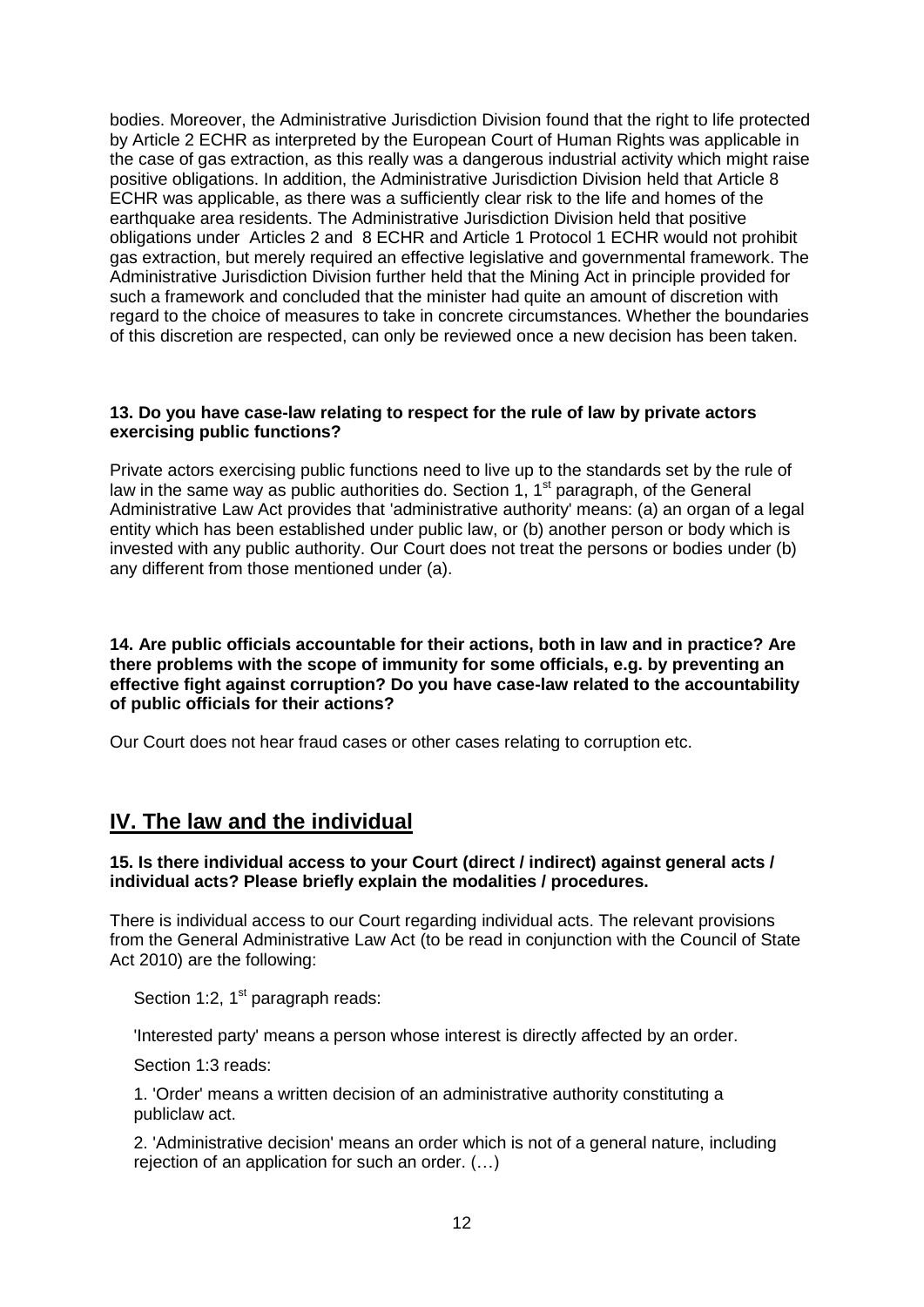Section 8:1 provides:

1. An interested party may appeal to the district court against an order.

2. With an order shall be equated another act of an administrative authority in which a public servant as such as referred to in article 1 of the Central and Local Government Personnel Act, or a conscript as such as referred to in article 2 of the Conscripts (Legal Status) Act, their surviving relatives or their successors-in-title, have an interest.

3. The following shall be equated with an order:

(a) a written decision containing a refusal to approve an order, a generally binding regulation or a policy rule or repealing or laying down the entry into force of a generally binding regulation or policy rule, and

(b) a written decision containing a refusal to approve an order to prepare a legal act under private law.

However, our Court does not hear claims regarding general acts, as Section 8:2 of the General Administrative Law Act reads:

No appeal may be lodged against:

(a) an order containing a generally binding regulation or a policy rule,

(b) an order repealing or laying down the entry into force of a generally binding regulation or policy rule,

(c) an order approving an order, containing a generally binding regulation or a policy rule or repealing or laying down the entry into force of a generally binding regulation or a policy rule.

#### **16. Has your Court developed case-law concerning access to ordinary / lower courts (e.g. preconditions, including, costs, representation by a lawyer, time limits)?**

Yes, there is a very substantive body of case-law on subjects like court fees and time limits. For instance, one may think of the judgment given by the grand chamber of the Administrative Jurisdiction Division of the Council of State on 29 January 2014,<sup>39</sup> which happened to be the first judgment given by a grand chamber in an administrative law case.<sup>40</sup> A uniform period of four years was set in that judgment as the reasonable time for the disposal of disputes under administrative law involving an objection procedure and court proceedings at two separate instances. This period includes two years for the objection procedure and the application for judicial review (based on six months for the objection to the administrative authority and 18 months for review by a district court) and two years for the appeal. If these time limits are not adhered to, the state must pay €500 in compensation for non-pecuniary damage for every six months by which a time limit is exceeded.

#### **17. Has your Court developed case-law on other individual rights related to the rule of law?**

Yes, on fundamental rights (cf. what is written above in answer to question I.4).

1

<sup>39</sup> Case No. 201302106/1/A2, ECLI:NL:RVS:2014:188.

<sup>40</sup> Cf. our reply to question II.9.